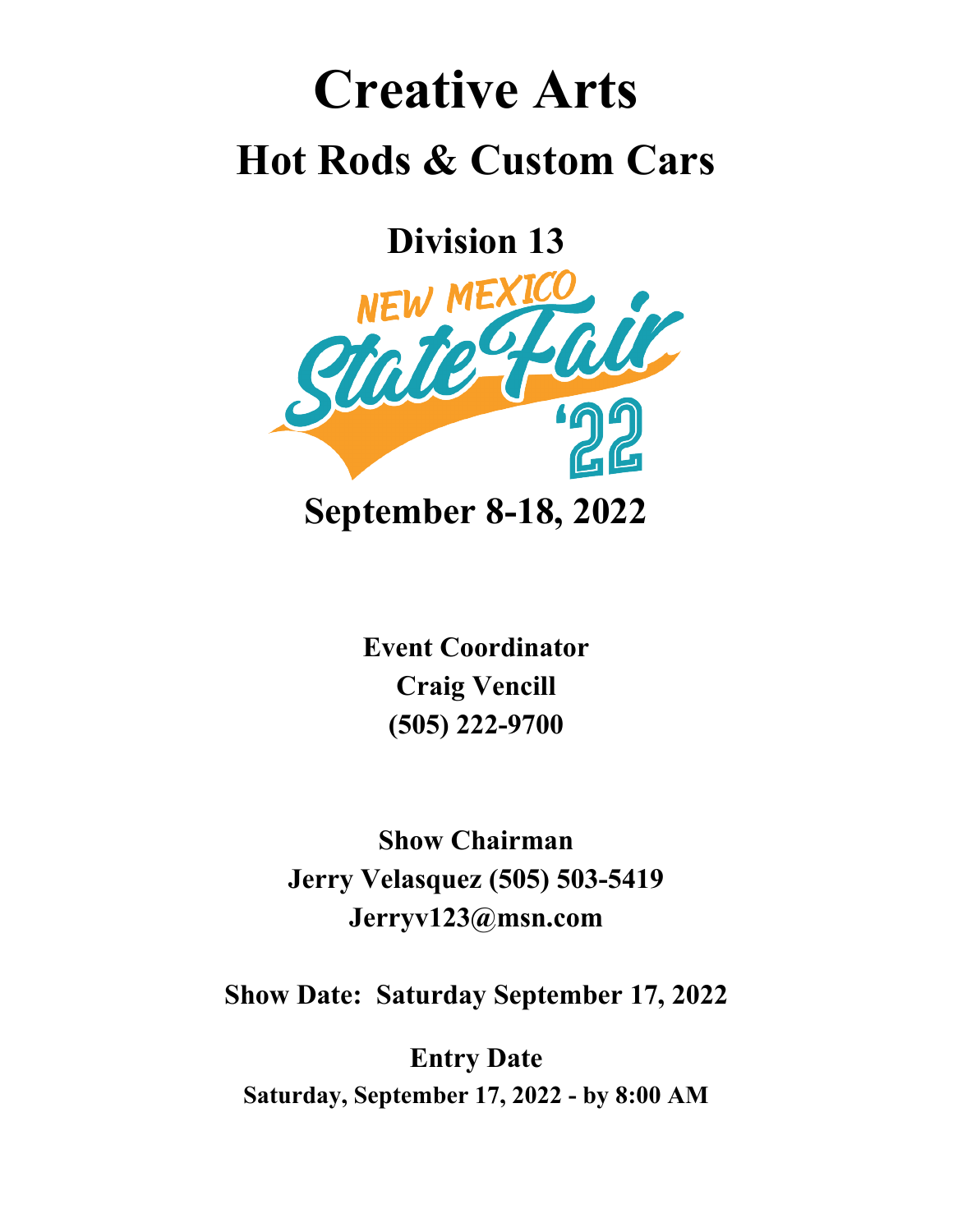## **Special Rules**

- 1. Registration will be on Main Street by 8:00 AM Saturday, September 18, 2021. Cars must be completely set up by 9:00 AM!
- 2. Cars must be on exhibit from 10:00 AM to 3:00 PM and must exit through Gate #6 at 3:00 PM at the direction of State Fair officials.
- 3. Cars **must** have entry # and stanchions/rope or other for display.
- 4. Vehicles are not allowed to be displayed on grass areas.
- 5. Entries are open to all New Mexico rod and custom car owners.
- 6. There will be no more than **70** entries.
- 7. Must have entry number prior to day of show.
- 8. Contact Jerry Velasquez at (505) 503-5419 to receive an entry number.
- 9. All entries must be in place no later than 8:00 AM on the day of the show.
- 10. Exhibitor recognizes that marketing of the Fair and its grounds requires use of photography and video. Exhibitor hereby expressly grants to the Fair the irrevocable, assignable right and license to take, use and publish exhibitor images and property without the need for any other approval. Exhibitor also releases the Fair, its agents or assigns, from all claims related to the licenses that have been granted in this release.
- 11**.** As a participant, volunteer, or attendee, you recognize that your participation, involvement and/or attendance at any Fair event or activity includes possible exposure to and illness from infectious diseases including but not limited to COVID-19. While particular rules and personal discipline may reduce this risk, the risk of serious illness and death does exist and that you knowingly and freely assume all such risks related to illness and infectious diseases, such as COVID-19, even if arising from the negligence or fault of the Released Parties.

## **Hot Rods & Custom Cars Section 512 Classes 1-12**

- 1. Competition
- 2. Custom Pick-up
- 3. Full Custom
- 4. Low-rider
- 5. Mild Custom
- 6. Mild Sport
- 7. Mini Truck
- 8. Outstanding High School Participants
- 9. Pick-up